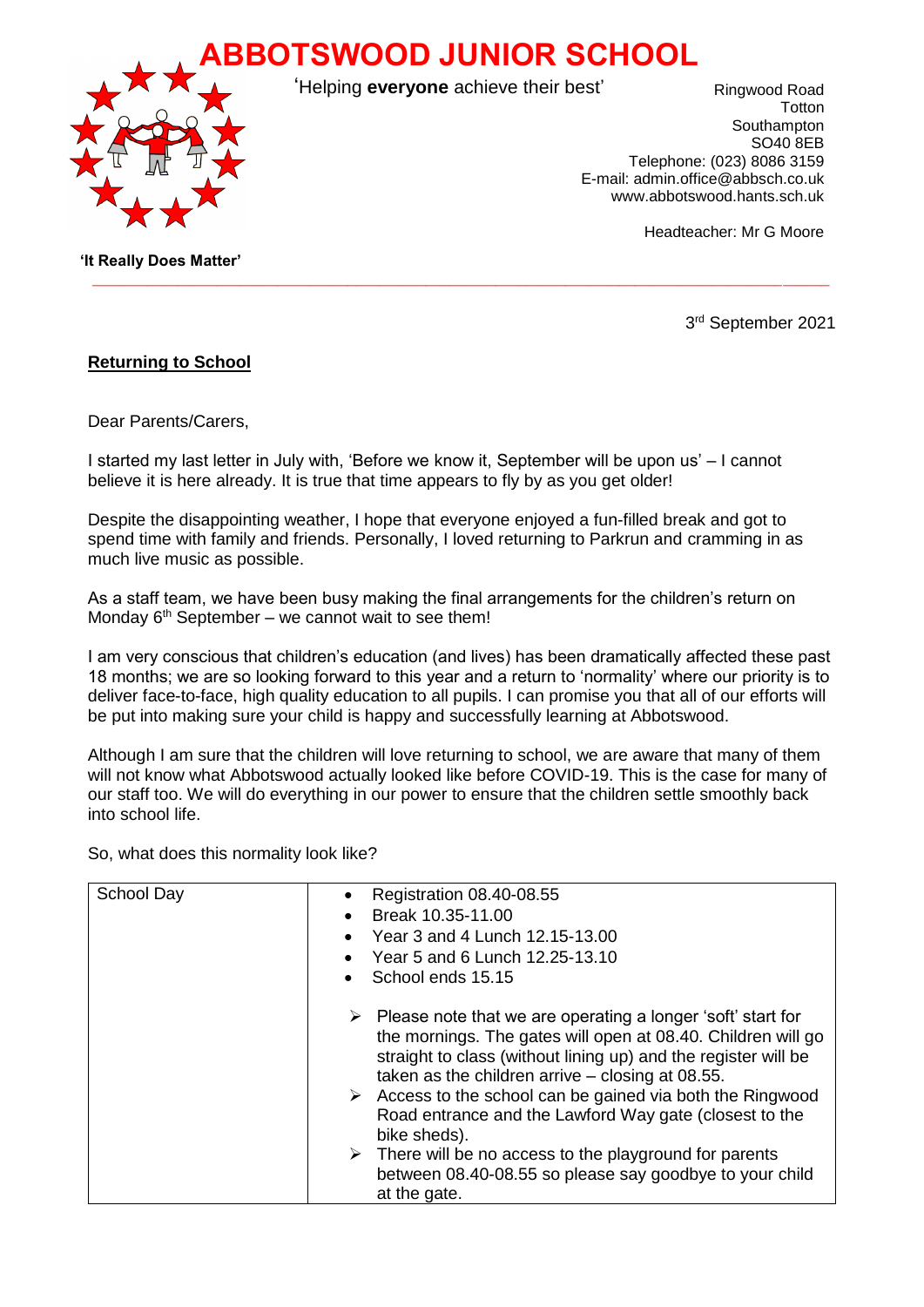| <b>Bubbles</b>               | One of the biggest changes is that children will no longer be<br>$\bullet$<br>in class bubbles. Therefore, for example, children will be<br>able to mix with everyone at break and lunch.                                                                                                                                                                                                                                                                                                                                                                                                                                                                                                                                                                                                      |
|------------------------------|------------------------------------------------------------------------------------------------------------------------------------------------------------------------------------------------------------------------------------------------------------------------------------------------------------------------------------------------------------------------------------------------------------------------------------------------------------------------------------------------------------------------------------------------------------------------------------------------------------------------------------------------------------------------------------------------------------------------------------------------------------------------------------------------|
| <b>Clubs</b>                 | These will start on Monday 13th September 2021.<br>A letter will be sent out next week with booking details.                                                                                                                                                                                                                                                                                                                                                                                                                                                                                                                                                                                                                                                                                   |
| Year <sub>3</sub>            | The first two days (Monday 6 <sup>th</sup> September 2021 and<br>$\bullet$<br>Tuesday 7 <sup>th</sup> September 2021) will be slightly different in the<br>mornings only.<br>To enable them to settle in, Year 3 will start at the later time<br>$\bullet$<br>of 09.15 on Monday and Tuesday. They will line up with<br>their class teacher on the Year 4 playground at the front of<br>the school and will be taken to the Year 3 entrance.<br>It is important to note that Year 3 should arrive via the<br>Ringwood Road entrance on these two days.<br>It is also imperative that Year 3 do not arrive at school<br>$\bullet$<br>before 09.05 as they will clash with the rest of the school.<br>Note: Mr Humphries has posted a video with details of this<br>on the Year 2 Facebook page. |
| COVID-19                     | Legally, individuals are no longer required to self-isolate if<br>$\bullet$<br>they live in the same household as someone with COVID-<br>19 or are a close contact of someone with COVID-19 (if<br>they are under 18 or have received both vaccines).                                                                                                                                                                                                                                                                                                                                                                                                                                                                                                                                          |
| Uniform                      | There will be a return to tighter uniform expectations<br>$\bullet$<br>(including PE). Please see the information on our website if<br>you are unsure of these expectations.<br>https://www.abbotswood.hants.sch.uk/school-uniform<br>Children can wear PE kits all day on OSA and PE days.                                                                                                                                                                                                                                                                                                                                                                                                                                                                                                    |
| OSA days                     | Monday - Year 6<br>$\bullet$<br>Tuesday - Year 5<br>Wednesday - Year 3<br>Thursday - Year 4<br>You will be notified of your child's PE day next week.<br>➤                                                                                                                                                                                                                                                                                                                                                                                                                                                                                                                                                                                                                                     |
| <b>Educational Visits</b>    | School trips and residential visits can re-start – this is<br>$\bullet$<br>wonderful news!                                                                                                                                                                                                                                                                                                                                                                                                                                                                                                                                                                                                                                                                                                     |
| <b>INSET Days</b>            | Monday 11 <sup>th</sup> October 2021<br>٠<br>Friday 18th February 2022<br>$\bullet$<br>Monday 6 <sup>th</sup> June 2022                                                                                                                                                                                                                                                                                                                                                                                                                                                                                                                                                                                                                                                                        |
| <b>Contacting the School</b> | Please continue to call or email the school at<br>$\bullet$<br>admin.office@abbsch.co.uk 02380 863159 for non-urgent<br>messages.<br>Please also note that we are a 100% cashless school.<br>$\bullet$<br>School dinners can be paid for via SCOPAY.                                                                                                                                                                                                                                                                                                                                                                                                                                                                                                                                           |
| Parking                      | In such a large school which is situated on a busy main<br>٠<br>road, this can be challenging at times.<br>1. Please park responsibly and respect each other and our<br>close neighbours.                                                                                                                                                                                                                                                                                                                                                                                                                                                                                                                                                                                                      |